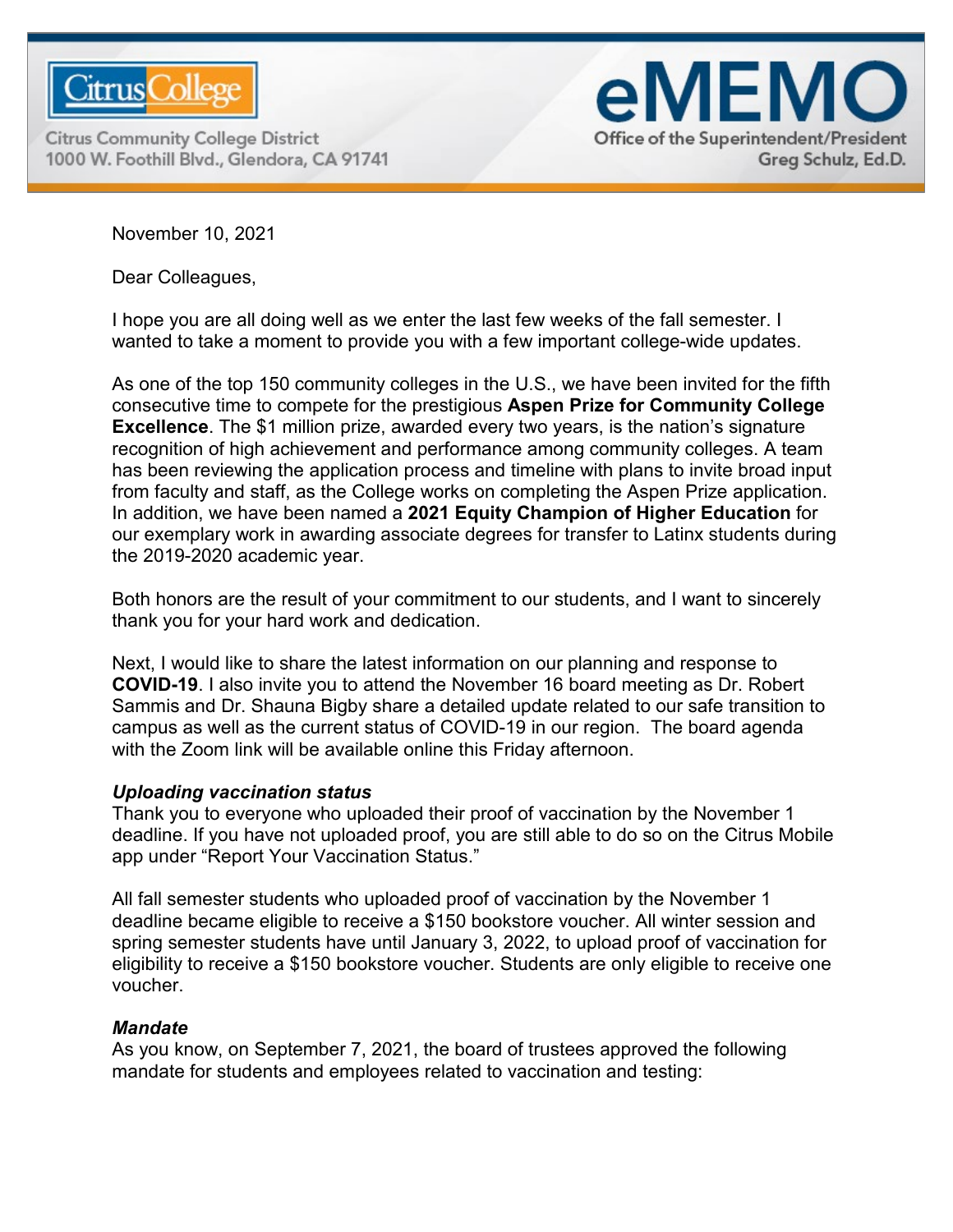As a condition to physically accessing any District building, classroom, library, gymnasium, facility, or other indoor setting, students and employees shall either: 1) present proof that they have been fully vaccinated against the COVID-19 virus; or 2) undergo regular testing for COVID-19 infection and produce proof of negative COVID-19 test results.

A person is considered fully vaccinated:

- Two weeks after the second dose in a two-dose series, such as the Pfizer or Moderna vaccines, or
- Two weeks after a single-dose vaccine, such as the Johnson & Johnson vaccine

A link to the September 7 full board agenda is available here: [https://www.citruscollege.edu/admin/bot/Documents/Board%20Meeting%20Agendas/20](https://www.citruscollege.edu/admin/bot/Documents/Board%20Meeting%20Agendas/2021%20Agendas/09.07.2021.pdf) [21%20Agendas/09.07.2021.pdf](https://www.citruscollege.edu/admin/bot/Documents/Board%20Meeting%20Agendas/2021%20Agendas/09.07.2021.pdf)

## *Testing*

For the remainder of the fall 2021 semester, all on-campus employees and students will continue with the weekly testing protocols, regardless of vaccination status or proof of vaccination submission. The rapid tests are available at no additional expense to the college, with support from the Coronavirus Aid Relief and Economic Security (CARES) Act funds.

Since the College implemented mandatory testing for all students and employees coming to campus (regardless of vaccination status) in early September, **a total of 6,412 employee tests** have been completed, with **two (2) positive** test results confirmed with PCR testing. This represents a test positivity rate for employees of 0.0003119. Regarding our students, **a total of 14,541 student tests** have been completed on campus with **11 positive** test results**.** Each positive was subsequently confirmed with a PCR test. This represents a test positivity rate for students of 0.0007565.

We plan to continue mandatory testing at least through the end of the fall semester, and then we will reassess the situation following a review of recent campus and countywide data at that time.

All of the safety measures in place at Citrus College are in accordance with the Los Angeles County Department of Public Health, Cal/OSHA and the State of California regulations. In addition to our testing requirements, we require daily self-assessments for COVID-19-related symptoms and location check-ins on the CitrusMobile app for students and employees who are on campus; and the wearing of masks when inside any college building. The College will continue to closely monitor and adhere to all state and local public health guidelines and directives.

Once again, I truly thank you all for your support of our students and each other, and for adhering to each of the many safety protocols we have in place to keep students and